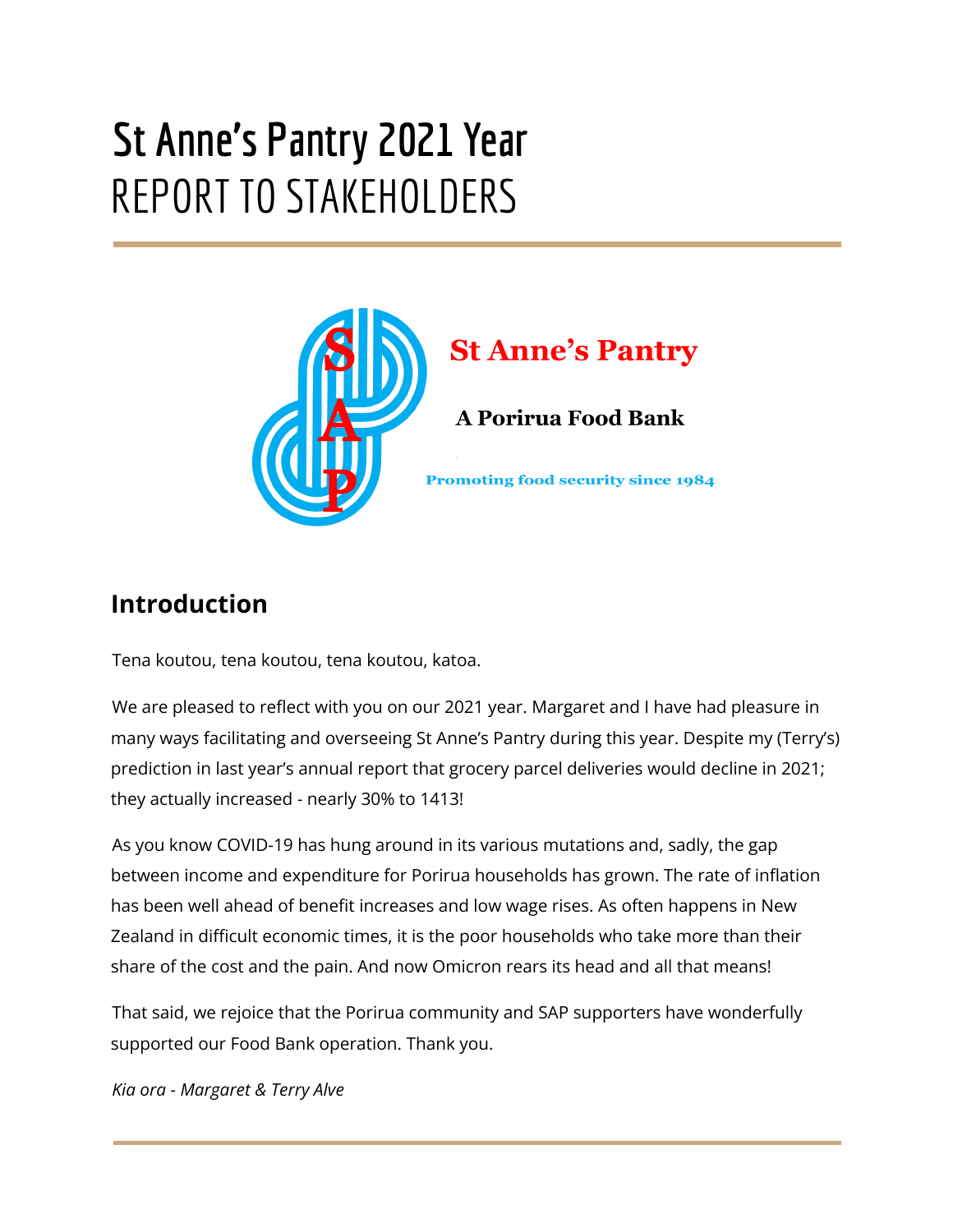#### **Whom We Serve**

The Pantry's mission continues to be about improving the food security of households in Porirua City and the Linden Suburb of Wellington City. Over the course of the last two years 2020-2021 we have delivered 2,430 emergency grocery parcels to 950 households.

Food parcel requests came largely via our website request form with most of the rest around 35% - via CAB Porirua. Other community organisations approach us from time to time requesting that we supply food parcels to their client/s. These include: Te Āhuru Mōwai, Te Whare Tiaki Wāhine Refuge, Changemakers Resettlement Forum, Porirua Asthma Service, Department of Corrections, Mary Potter Hospice, Plunket, Porirua Newcomers Hapori Kaiwhakahaere, Te Waka Whaiora Trust, MSD, etc.

## **The following graphic compares delivery activity month on month during 2021**.



#### SAP Deliveries 2021 by Month

**Annual Deliveries = 1413**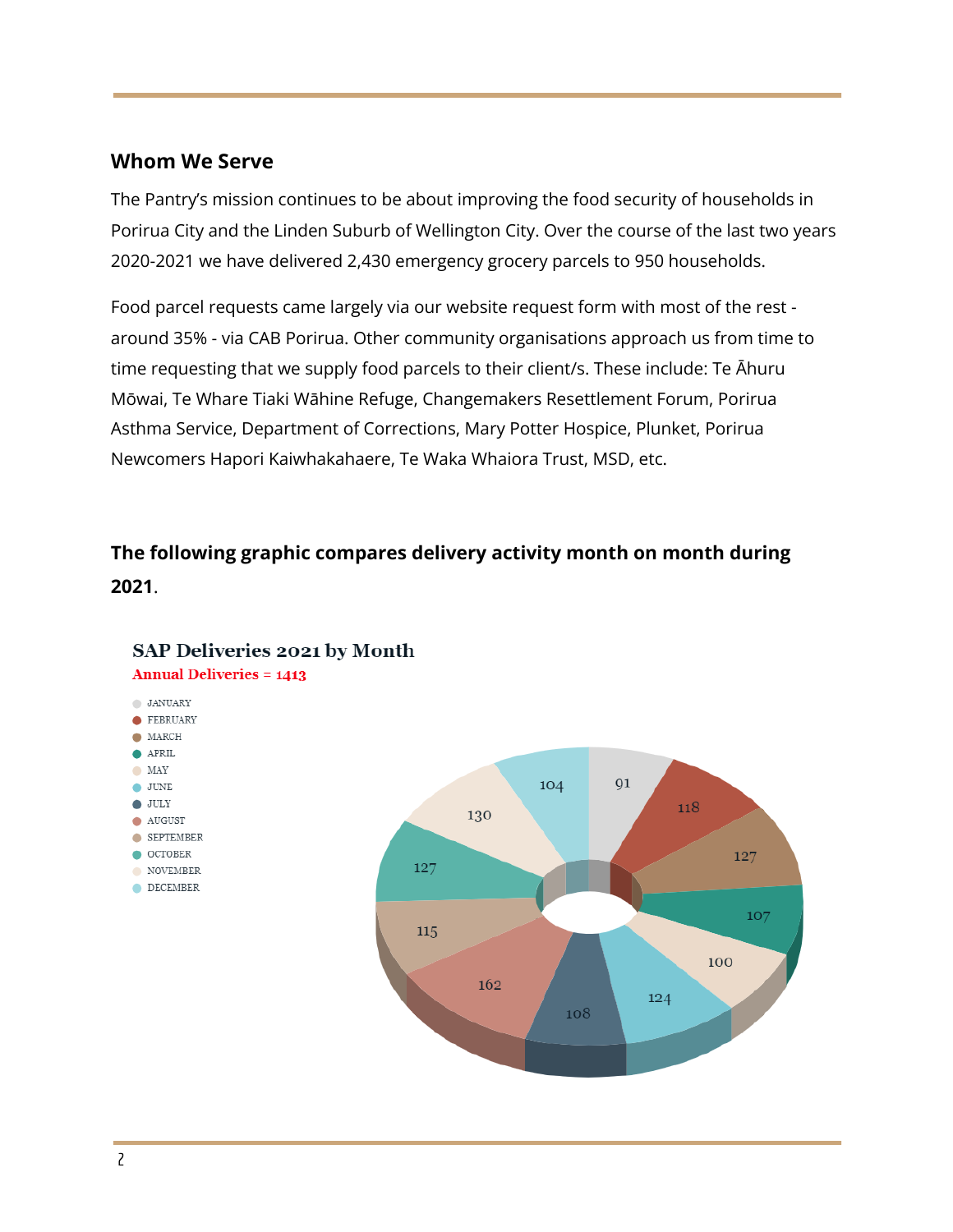#### **Volunteers**

Our volunteer pool numbers just under 30. They represent local churches and the wider community from Johnsonville to Plimmerton. Volunteers come and go depending on their circumstances; we are always on the lookout for new volunteers. We estimate the Pantry volunteers donated around 55 hours per week on average during 2021, i.e. around 2750 volunteer hours have been donated. As we enter 2022 Jane Dagger has replaced Margaret Alve as Pantry Facilitator having been a volunteer for two years.

#### **Kiwi Community Assistance**

KCA operates out of a large warehouse in Grenada North, an 8 minute drive from the Pantry location. Each week we made 2-3 trips to KCA to collect donated goods that have been rescued from various food suppliers or distributors. All food from KCA is offered free of charge. Tracy and Team at KCA provide a safe, secure, clean and efficient operation. We estimate that during 2021 we received goods from KCA worth \$110,000. Amazing.

#### **Other Grocery Donations**

During 2021 we continued to receive grocery donations from Church, Business and Community donors. Regular church donors are: Mana, Titahi Bay & Khandallah Presbyterian Churches; Pauatahanui, Whitby, Porirua Anglican Churches. Community donors included the Porirua Rotary Club, Summerset Aotea residents, Pauatahanui School and Tawa Intermediate School and Tawa College students and several other donors. Both the Porirua and Mana New World stores channeled donated groceries to St Anne's Pantry. New World Porirua made us recipients of over \$5,000 worth groceries that came via their June-July Family2Family Appeal and then they gave us a \$5,000 credit to buy groceries. The Porirua Rotary Club also collected over \$1,000 worth of groceries from the Aotea Community at the end of November. An individual donor gave Christmas donations of around \$1,000 of pet food.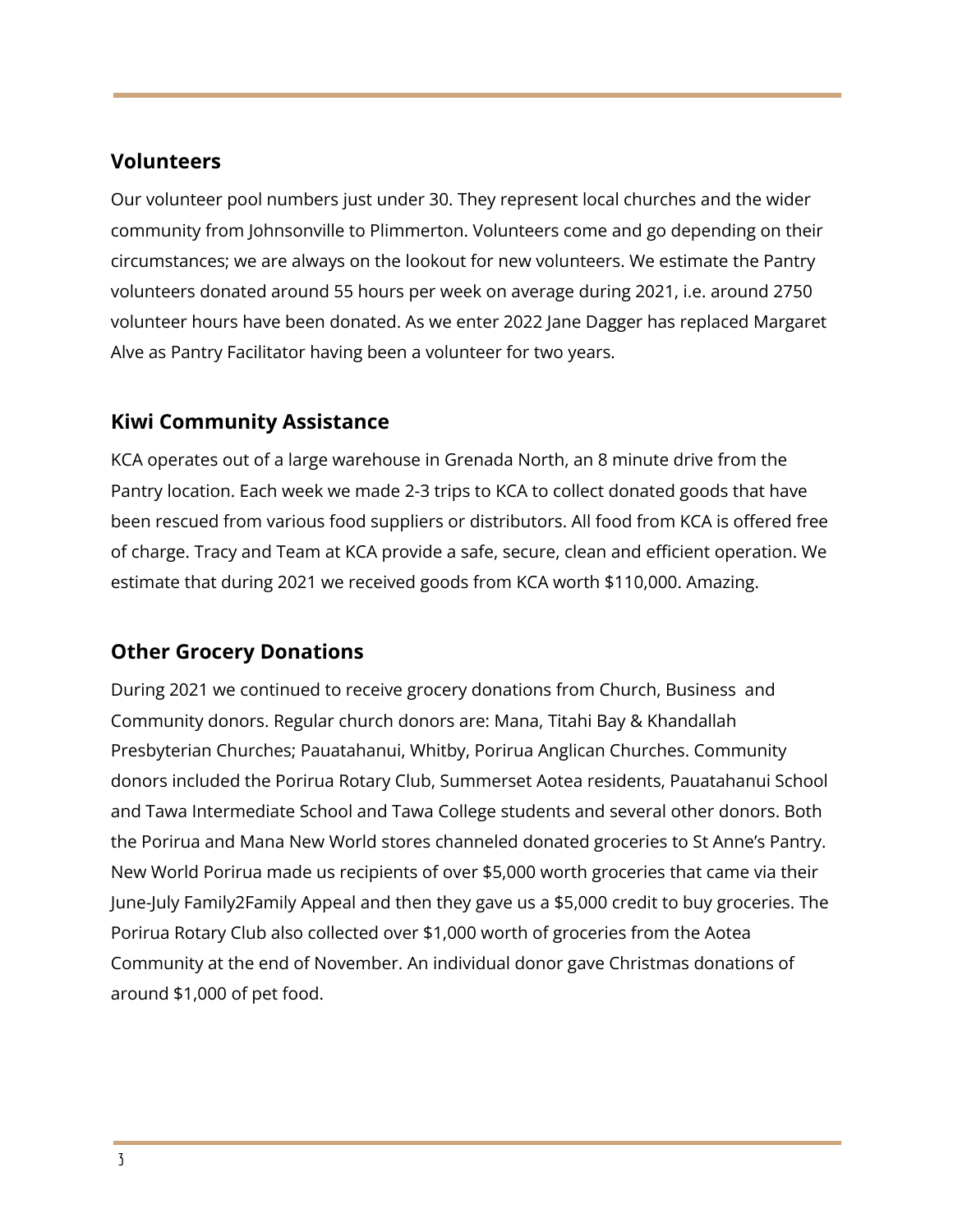### **Financial Donations**

As food bank requests increased, three significant things continued to happen financially:

- 1. People, largely from the northern suburbs of Porirua and Khandallah, increased their donations in support of the Pantry to an average of over \$3,500 monthly.
- 2. The Nikau Foundation gave us \$12,500 and the Whakatupu Foundation \$1,000.
- 3. Access to Government financial resources was given via MSD \$5,750.

By year's end 2021 total income amounted to \$63,305 which enabled Pantry buyers to significantly supplement donated grocery supplies. Groceries have been purchased, after research looking for best deals, from Gilmours, PakNSave, Uncle Bills, Countdown, New World and The Warehouse with specials from other sources as available.

| <b>ITEM</b>                       | <b>RATE</b>                          | <b>TOTAL</b> |
|-----------------------------------|--------------------------------------|--------------|
| <b>Operating Costs</b>            | \$4,695 per Month                    | 56,350       |
| KCA rescued food donated (est.)   | Net \$2,200 weekly                   | 110,000      |
| Other donated food & goods (est.) | Net \$587 weekly                     | 30,500       |
| Donated time (est.)               | 55hrs/wk @\$22.75 (living wage rate) | 62,560       |
| Donated kms.                      | 120km/wk@50c                         | 3,000        |
| <b>TOTAL</b>                      | Net \$5046 weekly                    | \$262,410    |

#### **True Costs to Run the Pantry in 2021 (estimated)**

The summary above makes an attempt to assess the true running costs of the St Anne's Pantry operation in equivalent financial terms. It seeks to make a realistic assessment of the dollar value of time, goods and good will donated in addition to actual expenses. As you see, if St Anne's Pantry was a commercial business, the bottom line would have operating costs around \$262,400. In fact, \$56,350 (or 21.5% of this) was spent running the Pantry. Thank God for volunteers and generous people and organisations like you.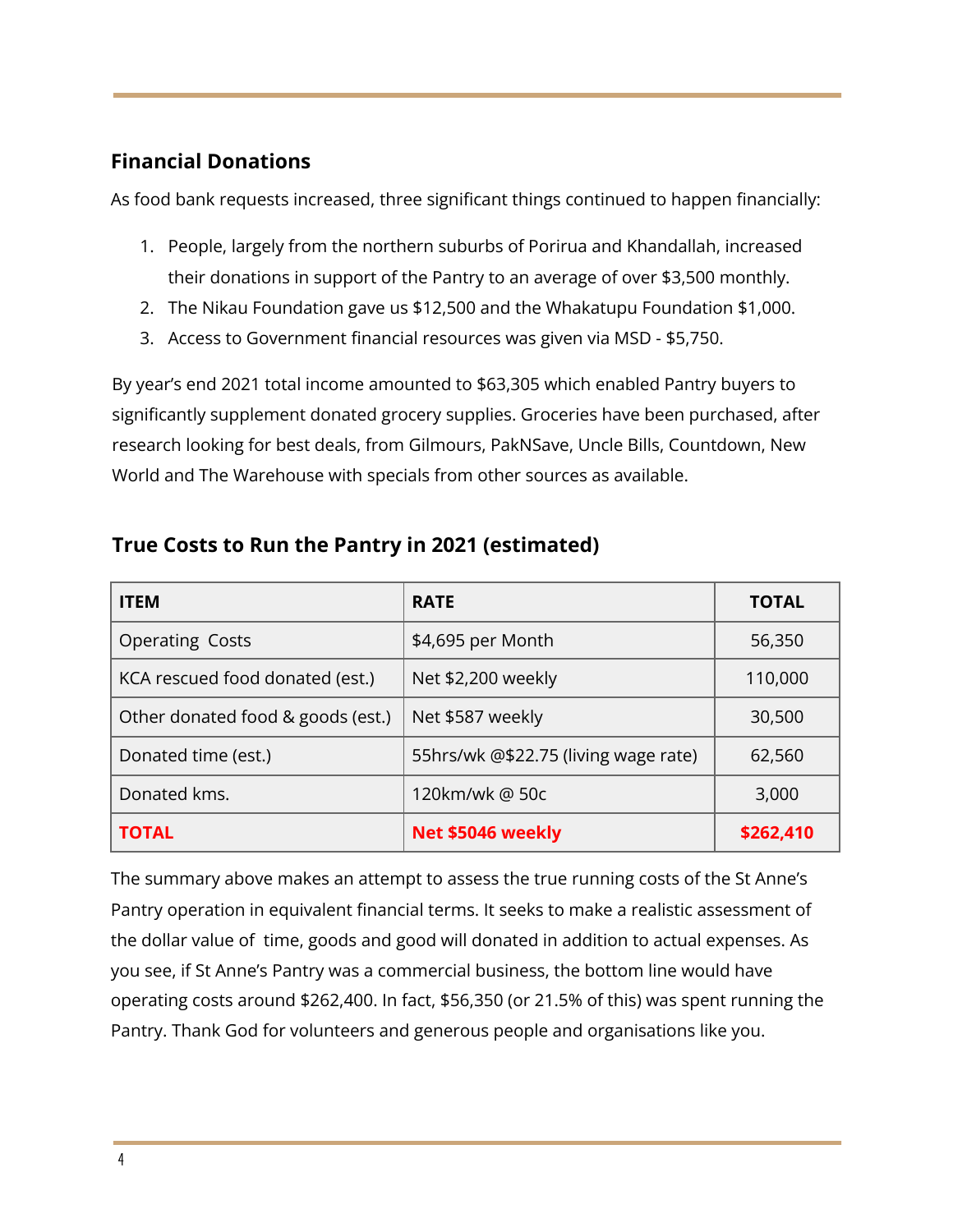### **Feedback**

Any assessment of the value of the Pantry has to account for what it means in the lives of families served. Here are two feedback reports - others are indicated **HERE**:

This was the 1st time I have ever had to ask for a Food Parcel & I just want to say "thank you" from the bottom of my heart. It took a lot of courage for me to even ask for this, and *you guys helped me out in a time of need. Very much appreciated. Keep up the wonderful work you are doing! Merry Christmas! JM*

*You guys are amazing im a single mum to 4 boys i moved towns 9 month ago to get away from a violent relationship things have not been easy for my boys and I am with lovely people like yous makes thing a bit easier I thank you from the bottom of my heart. Lisa*

### **Looking Forward into 2022**

After a second roller coaster year, the Pantry closed from 23rd December until 11th January 2022. During this time the new Pantry premises in Mungavin Avenue, Ranui were completed and the Pantry content was moved there.

Below you will find our draft budget for 2022. It envisages that Pantry requests will likely increase over the year as Omicron (and any other COVID-19 variants emerge). We estimate deliveries will likely be 1500+. Already we have delivered 106 parcels to the end of January, mindful that we were not operating for 10 days of this month!

We have allowed \$15,000 from reserves to account for improvement to our Mungavin property and \$11,000 for the Administrator position that is fully funded from an individual donor. \$6,000 of this was given during 2021 and \$5,000 will be received during 2022. Fiona Bell has begun work as the Administrator 8 hours weekly.

We will pack grocery parcels 5 days and deliver 3 days a week. We have moved our same day delivery cutoff time to 8am so packers know accurately how many parcels have been requested before they start their day. We look forward to continuing working with KCA Warehouse, Nikau Foundation, New World Porirua and with CAB Porirua as our major partners. We anticipate working more closely with high user households (we identified 25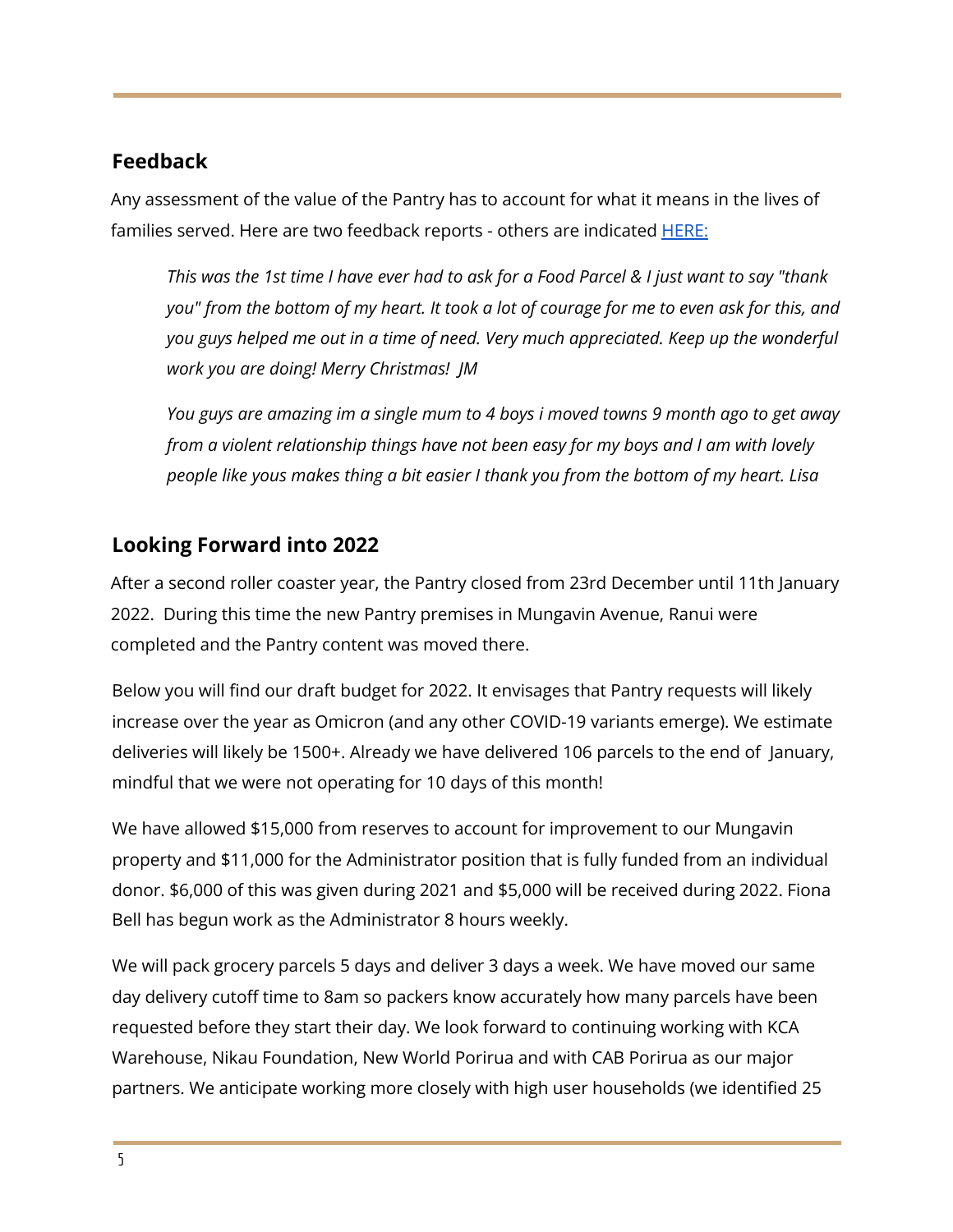in 2021 who were given 7+ grocery parcels). Our desire is to better link these households with community support services in an effort to more proactively address and help reduce their food insecurity.

We will continue to lobby government, national and local, to address the gap between income and expenditure in our communities; more so as recently news was released that Porirua City has the highest average house rental in New Zealand - \$700 per week. This compares with the national average weekly house rental of \$560. While many of the higher rents are in the wealthier northern suburbs - rents in Porirua East, Elsdon and Titahi Bay are also disproportionately high when measured against household income.

| <b>Income</b>                                    |          |
|--------------------------------------------------|----------|
| Capital Drawdown from reserves                   | 15,000   |
| <b>Institutional Grants</b>                      | 25,000   |
| Other Financial Donations (\$3,500 per month)    | 42,000   |
| <b>TOTAL INCOME</b>                              | \$82,000 |
| <b>Expenses</b>                                  |          |
| Groceries & Meat (\$4,167 monthly)               | 50,000   |
| Administration                                   | 11,000   |
| Capital Expenditure (Mungavin Ave. contribution) | 15,000   |
| <b>Travel Allowances</b>                         | 3,000    |
| Misc. Expenses                                   | 3,000    |
| <b>TOTAL EXPENDITURE</b>                         | \$82,000 |

#### **SUMMARY (NET) BUDGET 2022**